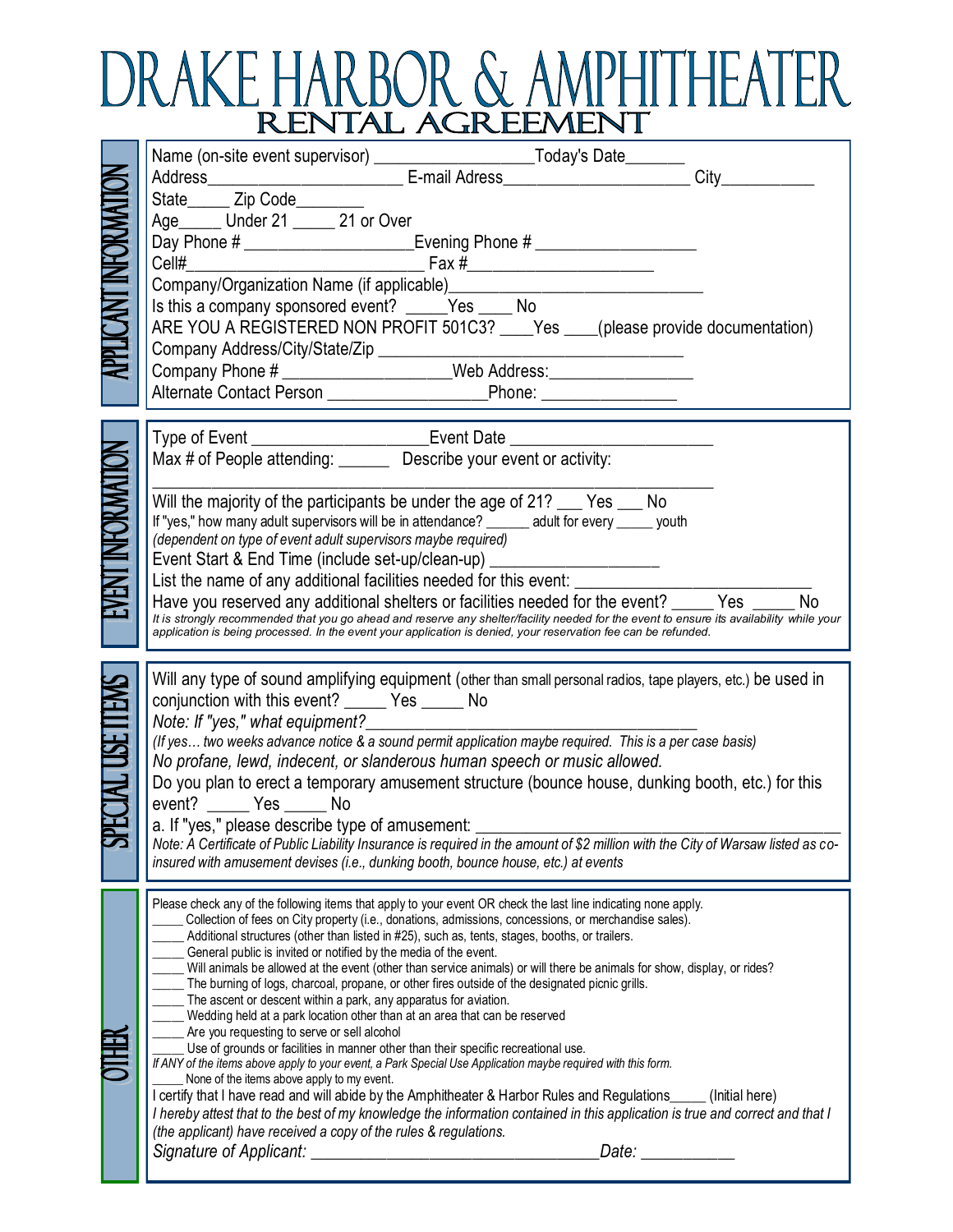## DRAKE HARBOR & AMPHITHEATER

|                          | Amphitheater                                                                                                                                                   |                                                                                                                            |                  |          |                                                                                                 |  |  |
|--------------------------|----------------------------------------------------------------------------------------------------------------------------------------------------------------|----------------------------------------------------------------------------------------------------------------------------|------------------|----------|-------------------------------------------------------------------------------------------------|--|--|
|                          |                                                                                                                                                                | Private event/wedding/reunion<br>revenue generating event (ticket sales/or personal profit)                                |                  | \$<br>Ś. | 150.00<br>200.00                                                                                |  |  |
|                          | PAD #1 (front festival area)<br>\$100.00                                                                                                                       |                                                                                                                            |                  |          |                                                                                                 |  |  |
|                          |                                                                                                                                                                | PAD #2 (back festival area)<br>\$100.00                                                                                    |                  |          |                                                                                                 |  |  |
|                          |                                                                                                                                                                | PAD #1 & #2 (rented together) \$150.00                                                                                     |                  |          |                                                                                                 |  |  |
|                          |                                                                                                                                                                | PAD #1 & #2 (rented in conjunction with amphitheater) \$100.00                                                             |                  |          |                                                                                                 |  |  |
|                          |                                                                                                                                                                | <b>CLOSE PADS DURING AMPHITHEATER EVENT \$50.00</b>                                                                        |                  |          |                                                                                                 |  |  |
|                          |                                                                                                                                                                | (festival areas will not be used but want closed due to another event)                                                     |                  |          |                                                                                                 |  |  |
|                          |                                                                                                                                                                | TENT ON HARBOR PAD \$50.00                                                                                                 |                  |          |                                                                                                 |  |  |
|                          |                                                                                                                                                                | (fee is per day that tent is set up including early set up and late tear down)                                             |                  |          |                                                                                                 |  |  |
|                          | REFUNDABLE CLEAN UP DEPOSIT (all events) \$100.00<br><b>CLOSE AMPHITHEATER \$50.00</b><br>(amphitheater will not be used but want closed due to another event) |                                                                                                                            |                  |          |                                                                                                 |  |  |
|                          |                                                                                                                                                                |                                                                                                                            |                  |          |                                                                                                 |  |  |
|                          |                                                                                                                                                                |                                                                                                                            |                  |          |                                                                                                 |  |  |
|                          | *TENT RENTALS ARE NOT INCLUDED & THE CITY OF WARSAW DOES NOT RENT TENTS!                                                                                       |                                                                                                                            |                  |          |                                                                                                 |  |  |
|                          |                                                                                                                                                                | 501C3 NONPROFIT 50%<br>(must be local city of Warsaw only/documentation req'd)                                             |                  |          |                                                                                                 |  |  |
|                          |                                                                                                                                                                | AMOUNT PAID \$<br><b>DATE</b>                                                                                              |                  |          |                                                                                                 |  |  |
|                          |                                                                                                                                                                | <b>RENTAL INFORMATION SUMMARY</b>                                                                                          |                  |          |                                                                                                 |  |  |
|                          | <b>Rental Dates:</b>                                                                                                                                           | March 15 - October 15                                                                                                      |                  |          |                                                                                                 |  |  |
| <b>Reservations:</b>     |                                                                                                                                                                | Up to two years in advance. Minimum two week notice.<br>Full rental fee and clean up deposit is due at time of reservation |                  |          |                                                                                                 |  |  |
| <b>Rental Procedure:</b> |                                                                                                                                                                | Rental Agreement                                                                                                           | tion (If needed) |          | Sound Permit (If needed) Park Special Use Applica-                                              |  |  |
| <b>Ticket Sales:</b>     |                                                                                                                                                                | \$200 rental fee for any revenue generating event (ticket sales/personal profit)                                           |                  |          |                                                                                                 |  |  |
| <b>Concession:</b>       |                                                                                                                                                                | No additional fees but unit must be fully con-<br>tained and you must provide own electric                                 |                  |          |                                                                                                 |  |  |
| <b>Cancellation:</b>     |                                                                                                                                                                | No Refunds on rentals                                                                                                      |                  |          | Event maybe rescheduled within 1 year                                                           |  |  |
| Insurance:               |                                                                                                                                                                | Public Liability Insurance (naming City of War-<br>saw as the certificate holder)                                          | ment devises)    |          | \$1,000,000 per single accident/occurrence<br>(Requirement increases to \$2,000,000 with amuse- |  |  |

*The above information is a summary only. Please refer to the [Rules and Regulations](http://www.gocolumbiamo.com/ParksandRec/Parks/Stephens_Lake/documents/AmphitheaterRulesandRegulations_rev_100112.pdf) for complete information.*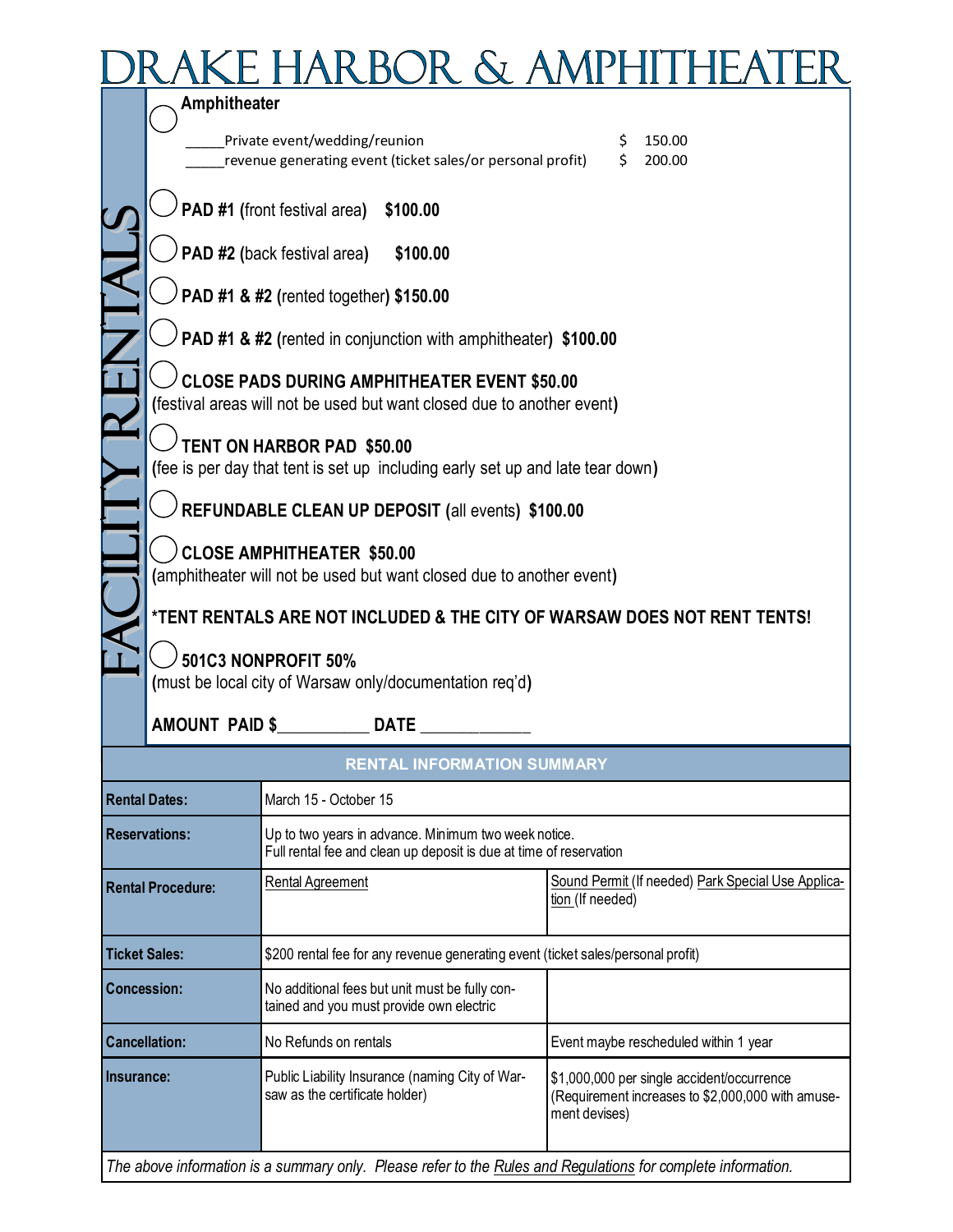## SPECIAL USE PERMIT

| Is this a company sponsored event? _____Yes ____No                                                                  |                                                                                                                                                                                                     |
|---------------------------------------------------------------------------------------------------------------------|-----------------------------------------------------------------------------------------------------------------------------------------------------------------------------------------------------|
| Please explain event in full detail:                                                                                |                                                                                                                                                                                                     |
|                                                                                                                     |                                                                                                                                                                                                     |
|                                                                                                                     | As the permit applicant will you be present for the entire event?<br>If no, what was the attendance for the last event?_______ Is this event open to the public?_____                               |
| If yes, how is this event publicized?                                                                               | If yes, how is this event publicized?<br>Please attach a copy of a publicity flier if available as well as a copy of the wording for any signs, banners, or other flyers being used for this event. |
|                                                                                                                     | Will any public streets need to be partially closed or blocked off in conjunction with this event?<br>If yes, please provide street names: ________________________________What times?_______       |
| Do you plan to erect any temporary structures for this event?                                                       | (please note street closures require special approval of the Warsaw City Council & must be requested 4-6 weeks in advance)                                                                          |
| Please attach a drawing to this document showing where the items will be erected.                                   |                                                                                                                                                                                                     |
|                                                                                                                     | (please see rules & regulations for insurance requirements regarding temporary and amusement structures)                                                                                            |
| Do you plan to have any animals on site for this event?                                                             |                                                                                                                                                                                                     |
| Please list any special electrical requirements                                                                     |                                                                                                                                                                                                     |
| Are you using a generator as a power source for the event?<br>What are your emergency medical plans for your event? |                                                                                                                                                                                                     |
| If yes please explain in detail:                                                                                    | Will you be charging any fees or accepting donations to attend or during your event?                                                                                                                |
| If yes, please explain in detail:                                                                                   | Do you plan to sell, distribute, or give away refreshments in conjunction with this event?                                                                                                          |
|                                                                                                                     | If there are any food or merchandise booths to be set up please list the type of item/services:                                                                                                     |
| provide food to more than 200 people?                                                                               | Food service for more than 200 will require renter to obtain a dumpster at their cost, does your event                                                                                              |
| have not been addressed on this application:                                                                        | Please provide a list here of any other information regarding the event and any other special provisions that                                                                                       |
| Attachments:                                                                                                        |                                                                                                                                                                                                     |
| publicity plan or flyer                                                                                             |                                                                                                                                                                                                     |
| sound permit                                                                                                        |                                                                                                                                                                                                     |
| site plan for temporary structures                                                                                  |                                                                                                                                                                                                     |
|                                                                                                                     | certificate of liability insurance with City of Warsaw as co-insured                                                                                                                                |

- \_\_\_\_\_\_ documentation of tax exempt status
- \_\_\_\_\_\_ reservation fee & clean up deposit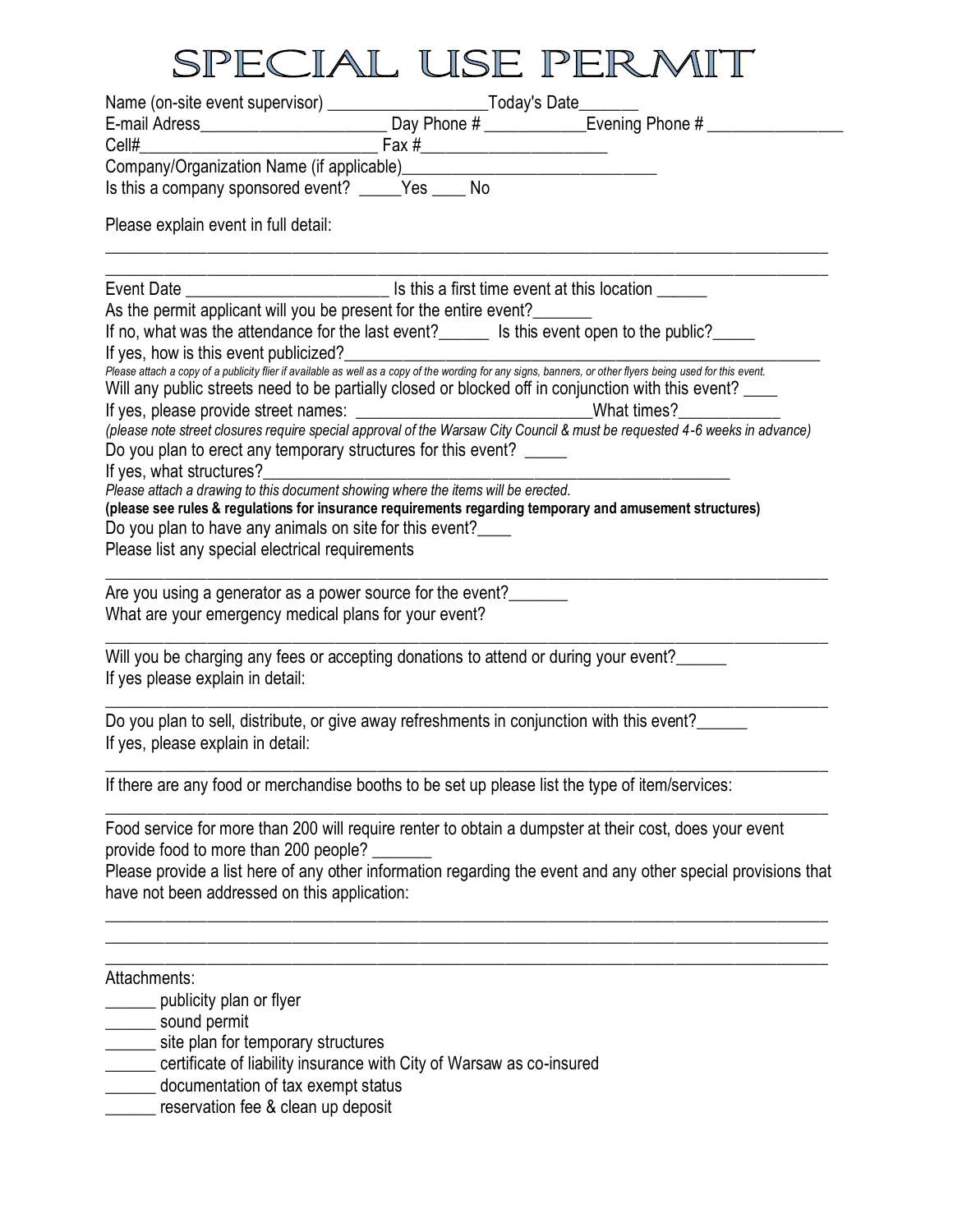I understand that in the case of an emergency or for reasons beyond the City's control, the City reserves the right to cancel the scheduled event prior to scheduled use without liability. Refunds will be made if cancellation by the City is necessary. In case of general maintenance or vandalism, the picnic tables, BBQ grills, or other amenities may be removed at anytime prior to the reservation date. Restrooms are closed from October 15th—April 15th. *initial here \_\_\_*\_\_

I understand that this is only an application and not a guarantee that a permission will be granted. If permission is granted, I agree that: If any of the information contained in the application is found to be false or should my conduct or the conduct of any participants or guests not be as described in the application or should any applicable City, County, State, or Federal rules, regulations, codes, or laws be violated, any reservations issued shall automatically become null and void and any activity associated with this application will immediately cease. *initial here \_\_\_*\_\_

I agree to indemnify, defend and hold harmless the City of Warsaw from any and all liability claims arising from the actions of myself, or my agents, employees, or clients while conducting activities under this permit on City of Warsaw park lands or waters. *initial here \_\_\_*\_\_

I agree that I am financially responsible for any costs incurred by the City for damages to City property, that I forfeit all fees and deposits if it is determined that false information was provided on the application and that I am financially responsible for any City costs that exceed fees and deposits already collected by the City for enforcement of provisions related to this application. *initial here \_\_\_*\_\_

I agree that I am responsible to see that all debris and trash is picked up from the event site immediately after the event. Any trash removal expense for debris left at site and not in proper containers incurred by the City as a result is my responsibility. *initial here \_\_\_*\_\_

I understand that permission to hold this event does not grant exclusive use of any park or trail. The park or trail is to remain open for public use. *initial here \_\_\_*\_\_

I understand that if this permit is granted that it may not be assigned without written approval and acceptance of the assignee by the Director of Parks & Recreation or designated agent. I also understand that if the responsible party is other than myself, I am responsible to notify the responsible party of all rules, regulations, requirements, and conditions related to this permit. *initial here \_\_\_*\_\_

I understand that I am responsible to obtain the necessary permits/approvals granted by agencies or City departments other than the Parks & Recreation department needed to hold this event. Permission granted by the Parks & Recreation Department to hold this event does not imply approval of items under other agencies jurisdictions. *initial here \_\_\_*\_\_

I hereby attest that to the best of my knowledge the information contained in this application is true and correct.

| Signature of Applicant: Signature of Applicant: |                                                                                   | Date: the contract of the contract of the contract of the contract of the contract of the contract of the contract of the contract of the contract of the contract of the contract of the contract of the contract of the cont |  |  |
|-------------------------------------------------|-----------------------------------------------------------------------------------|--------------------------------------------------------------------------------------------------------------------------------------------------------------------------------------------------------------------------------|--|--|
|                                                 | Application is:                                                                   |                                                                                                                                                                                                                                |  |  |
|                                                 | approved as is<br>not approved explanation:                                       |                                                                                                                                                                                                                                |  |  |
|                                                 | pending further information explanation:<br>approved with following restrictions: |                                                                                                                                                                                                                                |  |  |
| By:                                             | Title:                                                                            | Date:                                                                                                                                                                                                                          |  |  |